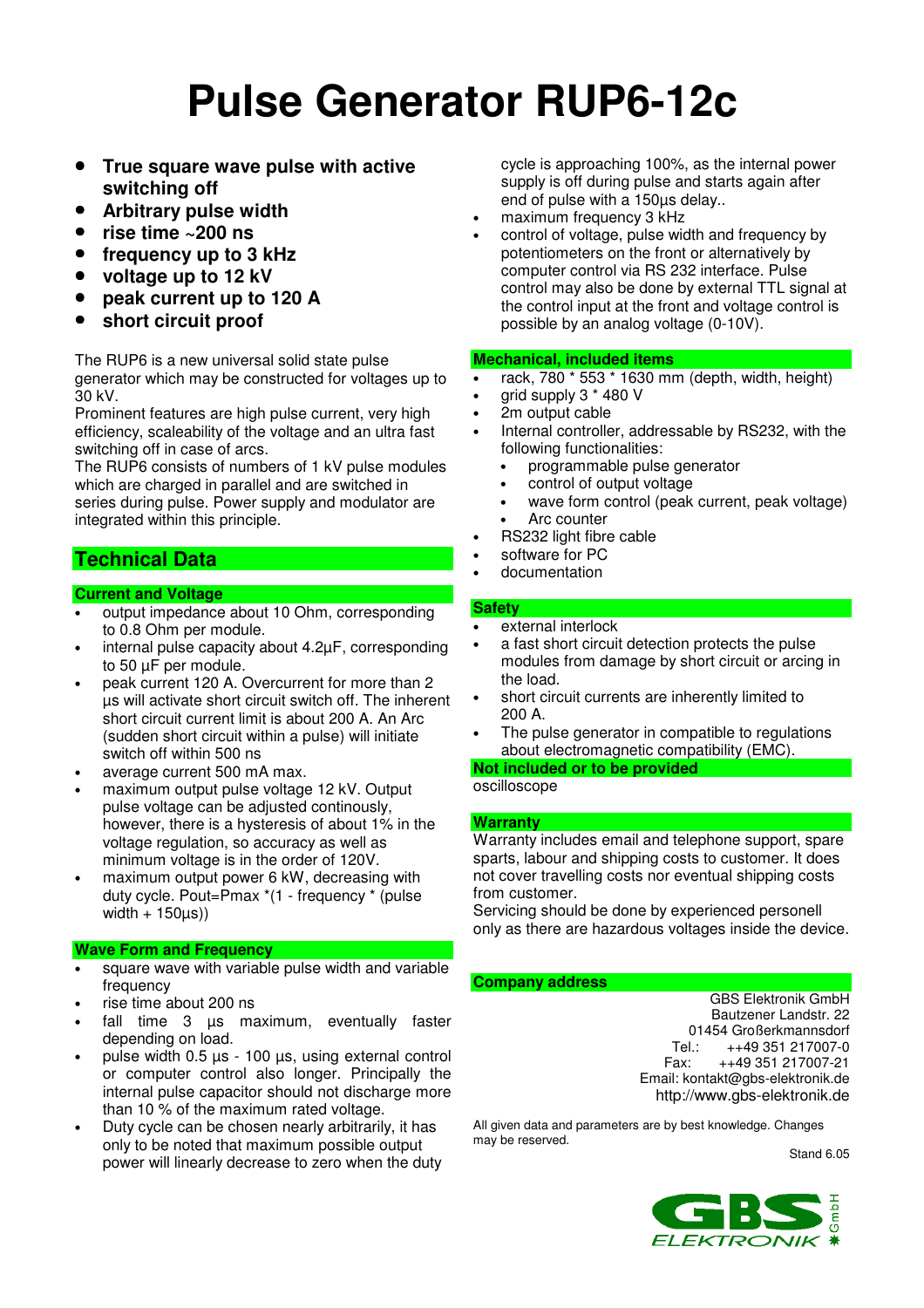

RUP6-12 (US Version)